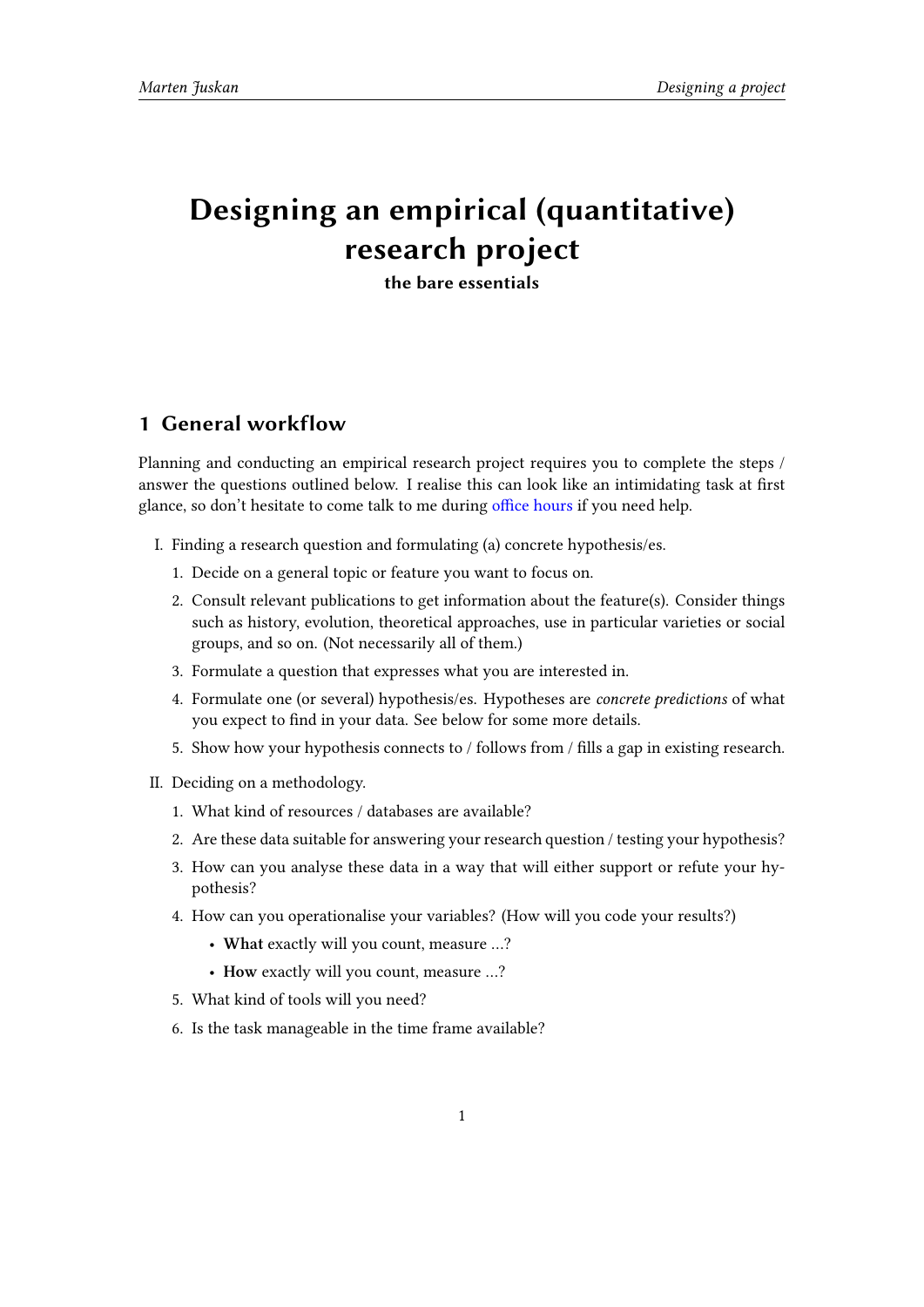- III. Carrying out the research.
	- 1. Collect the data.
	- 2. Analyse and visualise the results.
	- 3. Draw conclusions regarding your hypothesis/es.
	- 4. Write everything up. (IMRaD format!)

### **2 Examples of research questions**

- Is variety A changing w[ith resp](https://en.wikipedia.org/wiki/IMRAD)ect to feature X?
- Is feature X used more / differently in variety A than in variety B?
- What are the constraints governing the use of feature X?
- Do people talk differently depending on their addressee?
- What kind of social information do we ascribe to different forms in a language or different language varieties?
- Does the phonological context determine the realisation of a phoneme?
- Is the frequency of a word relevant for its realisation?
- Is there a pitch difference between stressed and unstressed syllables?

These are general examples. Work in a specific sub-discipline might require or exclude a specific kind of research question.

### **3 Characteristics of valid hypotheses**

- General statement concerned with more than just a singular event.
- *If …, then…*, or *the …, the …* structure (sometimes implicit).
	- **– If part** of hypothesis contains the independent variable (often, but not necessarily the cause for the effects). This can be a linguistic or non-linguistic (e.g. social) feature.
	- **– Then part** of hypothesis contains the dependent variable (and often its predicted values, distribution and so on). This will be a linguistic feature of some sort.
	- **–** Example: *Men talk more than women.*
		- ∗ "If you compare men and women, then you will find that the former talk more."
		- ∗ Independent variable (cause): gender.
		- ∗ Dependent variable: amount of speech (as measured in words or minutes).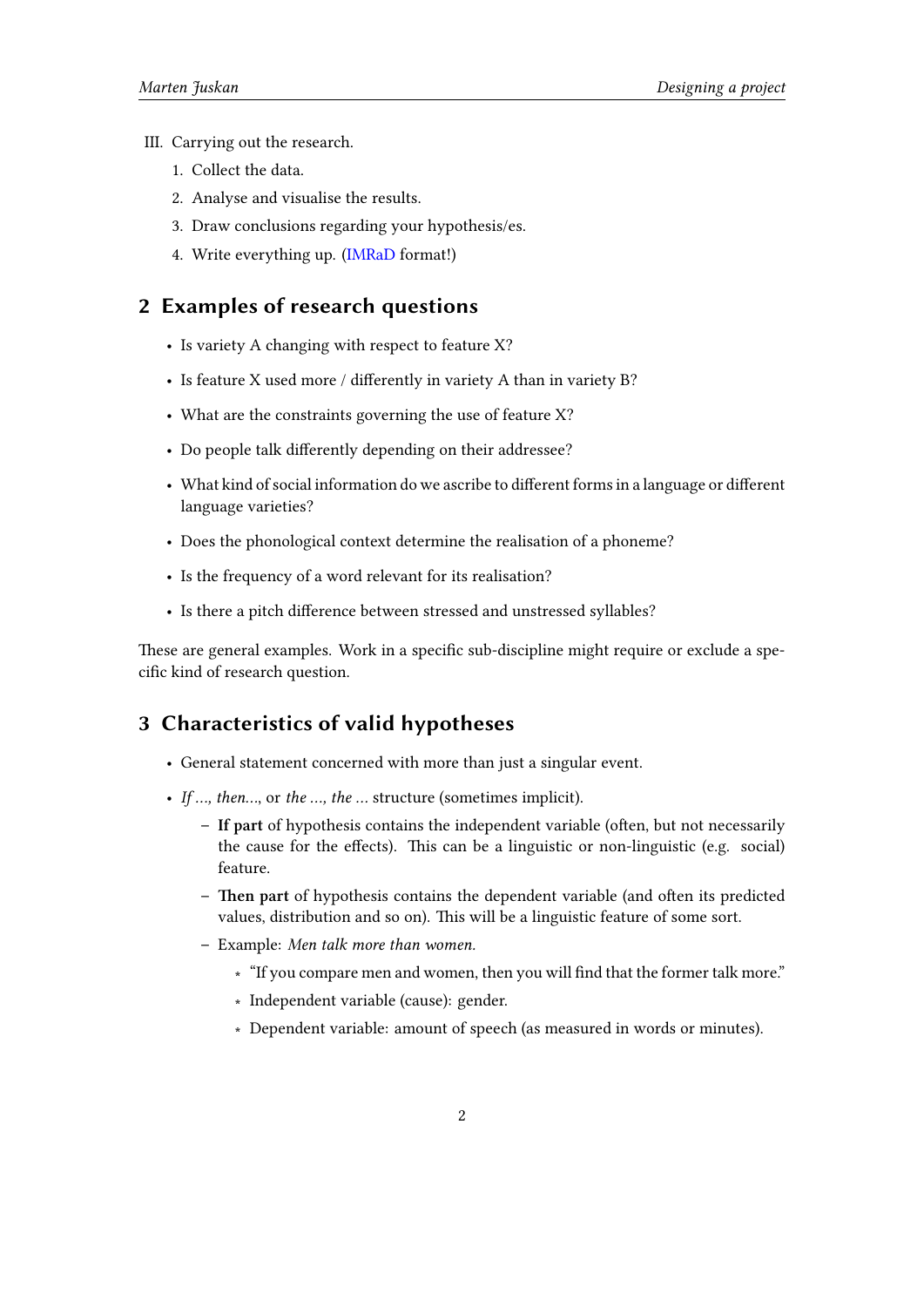- Falsifiability.
	- **–** *Reducing the minimum age to obtain a driver's licence in a country may double the*  $number of accidents.$   $\rightarrow$  Not falsifiable, no valid hypothesis.
	- **–** *Reducing the minimum age to obtain a driver's licence in a country will double the number of accidents.*  $\rightarrow$  Falsifiable, valid hypothesis.

You can definitely refute / disprove a given hypothesis or corroborate it with supporting evidence. It is not possible, however, to confirm a scientific hypothesis beyond a doubt. This is because, at least in theory, there is always another explanation. It follows that **you can never prove your hypothesis**, so please don't tell me you did. Use *support*, *corroborate*, *provide evidence for* etc. rather than *prove* when you talk about your hypothesis.

#### **4 Further advice**

- *Your paper does not have to produce new results no one has ever heard of before.* Replicating existing research or providing further evidence for an existing claim is perfectly fine.
- I'd rather you perform a thorough analysis of one feature than a superficial investigation of several.
- You should, however, try to get as much out of the data you have as possible. Look at subgroups of speakers, consider different (linguistic) contexts, and so on.
- The easier it is for you to acquire a suitable dataset the more elaborate I will expect your analysis to be. For example, someone working with ready-made corpora can be expected to spend more time and effort on analysing their data than someone who needs to transcribe 5 hours of interviews first before they can actually do their phonological analysis.
- In most cases (exceptions apply), your analysis should be (moderately) quantitative, which means you will have to collect at least a certain amount of data. Anecdotal examples will not be enough. How much data you need depends on your topic and methodology. Do come and talk to me about this.

#### **5 Resources**

There are two ways of getting data for your research project:

- 1. Collecting your own data.
- 2. Using an existing database.

Data collection can happen in a number of ways, from handing out questionnaires to automatically storing tweets to conducting your own interviews. Talk to me about what is feasible in